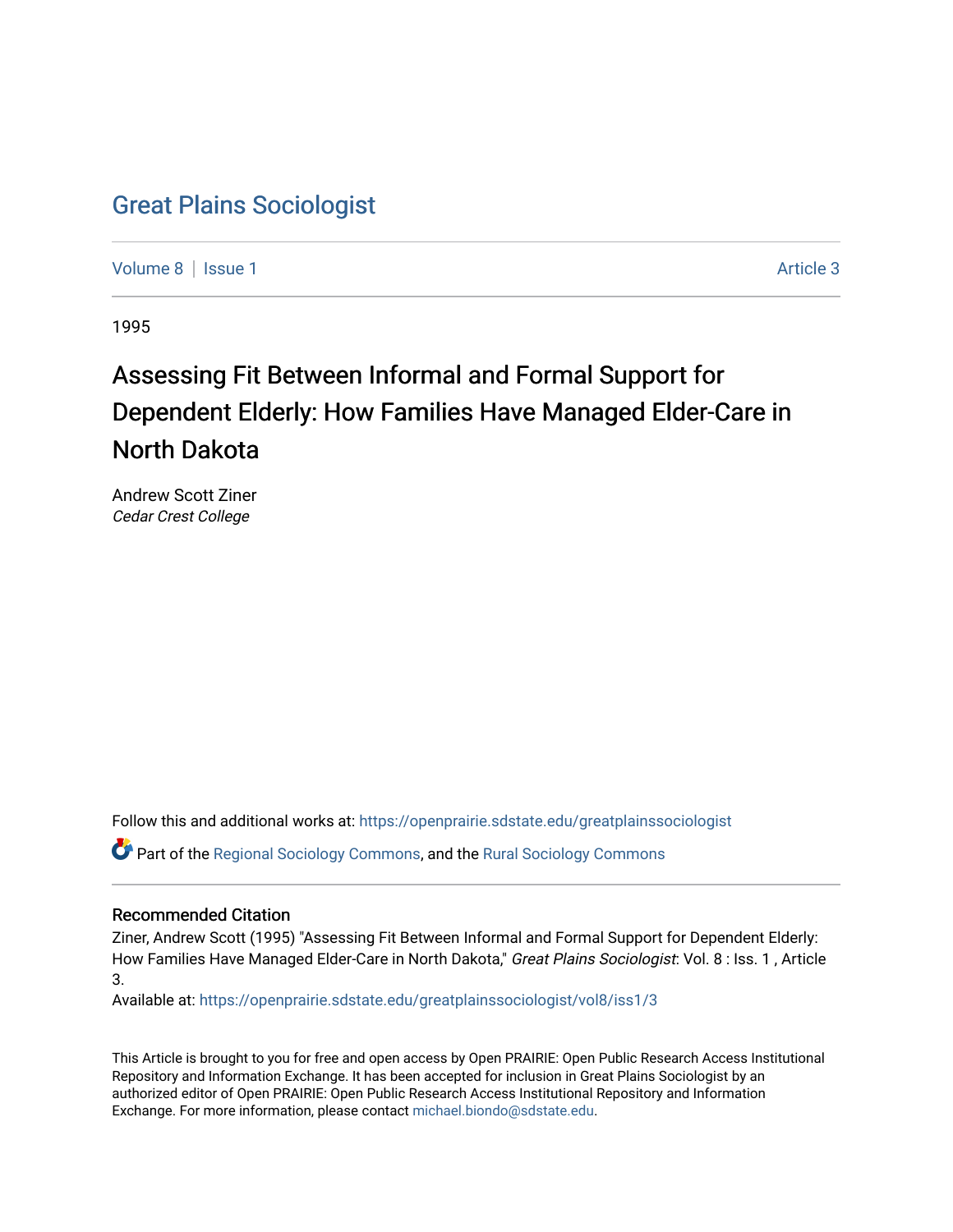r

#### ASSESSING FIT BETWEEN INFORMAL AND FORMAL SUPPORT FOR DEPENDENT ELDERLY: HOW FAMILIES  $+$  HAVE MANAGED ELDER-CARE IN NORTH DAKOTA  $-$  ( HAVE MANAGED ELDER-CARE IN NORTH DAKOTA

 $BY$  is a set of  $\mathbb{R}$ 

Andrew Scoti Ziner' Department of Sociology, Social Work, Anthropology and <sup>1</sup> Gerontology Cedar Crest College Allentown, Pennsylvania 18104

The North Dakota Eldercare Study was conducted to provide speciaiized data on caregivers (i.e., a spouse or an adult child) and their dependent elderly relatives based on a probability sample of rural communities throughout the State of North Dakota. Based on the study's data, this paper will document (1) the availability and utilization of health and social services and (2) family caregivers as a resource in the care of elderly relatives. This paper will also discuss how useful the formal service delivery system is in meeting the needs of family members.

Regional and national studies document how families help their elderly members contend with the diallenges of daily living to keep them in their homes and our of hospitals and nursing homes . (see Seltzer, Ivry, & Litchfield, 1987; Stone, Cafferata, & Sang!, 1987; Johnson & Caialano, 1983: and Litwak, 1985). For most families, elder-care involves *balancing* $\ln$ formal patterns of care with the use of formal community-based services and coping with the unpredictable nature of physical and mental illnesses. The family, social, and community support systems which accompany such commitment arc now well-documented in geriatric and gerontological research on urban samples. To date, however, the rural elderly and their caregivers have not received the same attention as their urban counterparts. One result of not differentiating caregiving situations by residential location has been to obscure important differences among primary caregivers, care recipients, and their caregiving networks. These differences have

<sup>&#</sup>x27; E-niail; ASZiiicr@CCUNIXWAREl.CcdarCrcsi.Edii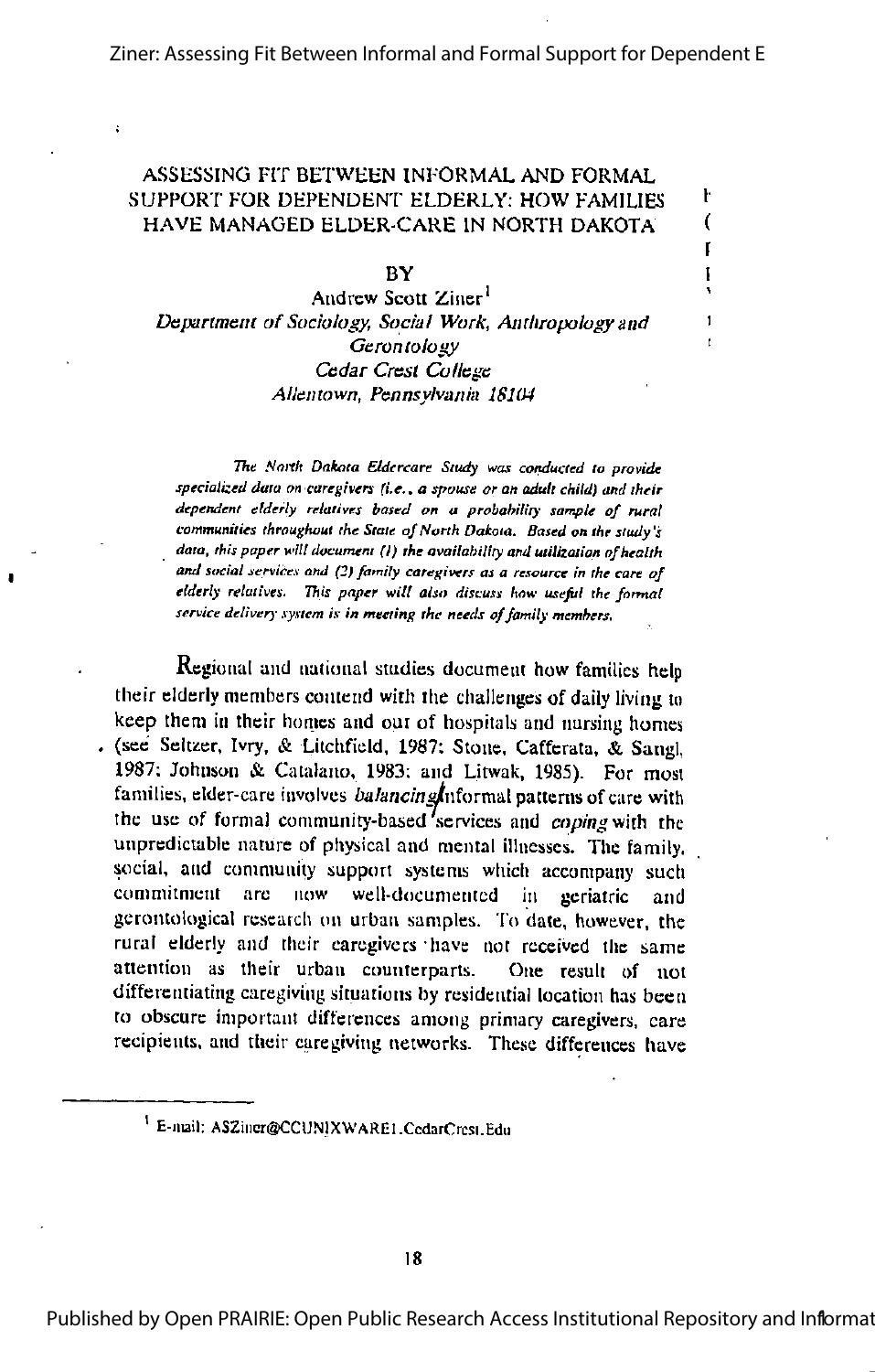state were made during the Summer of 1990. Over an eight week period, a random digit dialing procedure produced IIU households eligible for study participation. Of this number. 57 curegivcrs completed the survey resulting in a 52 percent response rate. Interviews ranged from 25 to 4(1 minutes.

ł.

To describe and measure the configuration of cldcr-carc adopted by families, the study's semi-structured questionnaire had the following components: (I) a sociodcmographic and siiuaiioual profile of the caregover and his/her dependent family member at the time of the study:  $(2)$  a profile of the caregiver when some form of assistance was initially required and (3) a profile of the caregiver at the time of the study, including the type, frequency, length of time, and number of formal and informal services used to provide care. The questionnaire elicited information about the care provider related to the perception and performance of caregiving at two points in time. The format, therefore, used parallel sets of questions.

#### Characteristics of the sample

Table 1 provides a sociodcmographic profile of North Dakota care providersand their dependent family members. The age of the caregivers ranged from 26 to 74 years with a mean age of  $54$  years. .About half were between 40 and 59 years of age. The care recipients' ages ranged from 62 to 97 years with a mean age of SO years. As would be expected from previous research in this area (Stone, Caffcraia. &. Sangl. 19S7). the majority of carcgivcrs and care recipients were female. Over three-quarters of the caregivers were married and cared for widowed relatives. The remaining care<br>recipients, were either married or divorced. One-third of the recipients were either married or divorced. carcgivcrs worked full-time while a similar number were retired at the time of data collection.

In terms of care provider-recipient family ties, less than one-fifth of this sample were spousal caregivers. Of this group, all provided care for their husbands. About two-thirds were care providers for their mothers or mothers-in-law. The remaining tics were associated with fathers, fathers-in-law. and one brother. The length of time as a caregiver ranged from "5 months" to "99 months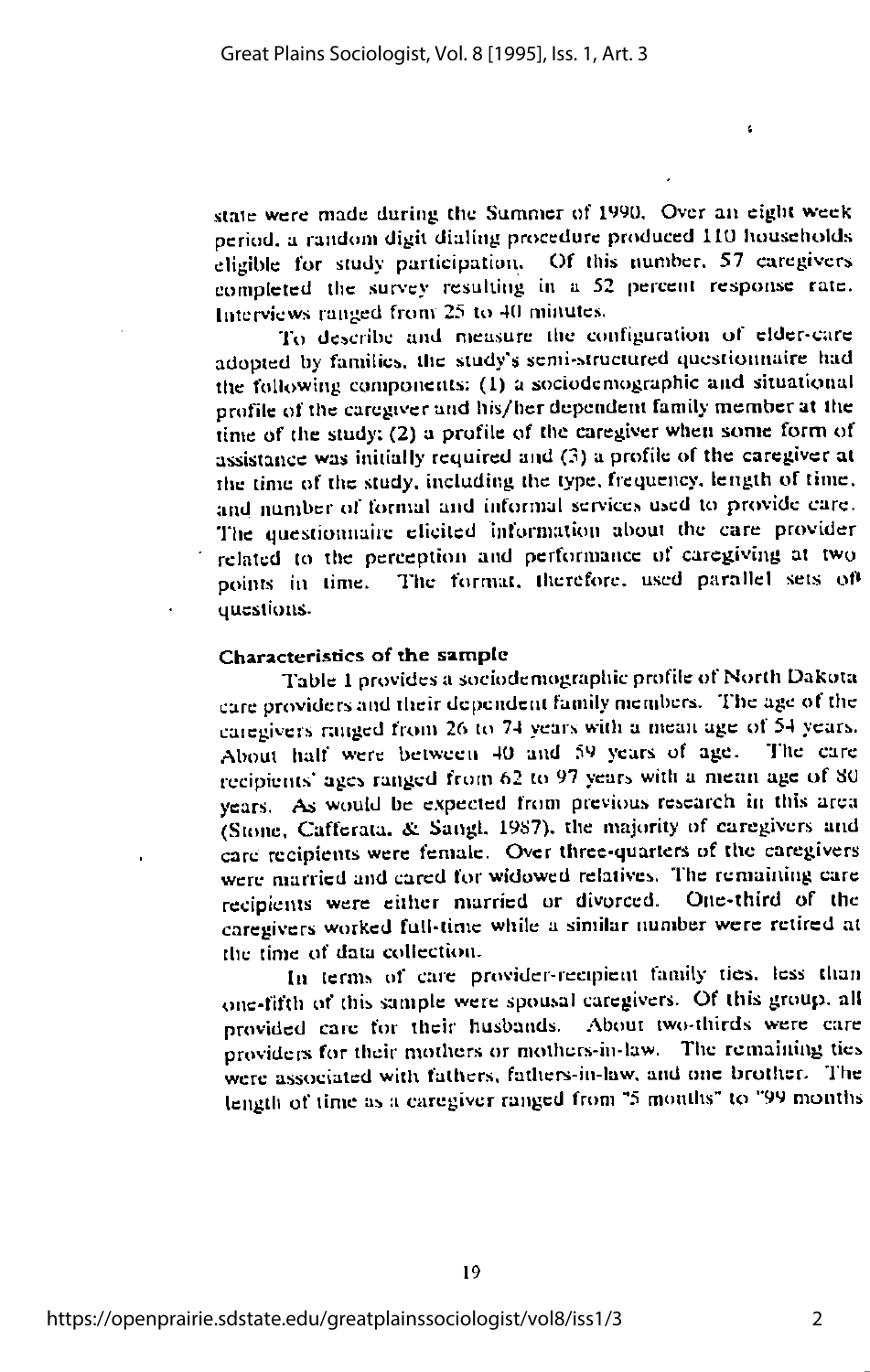or greater." Over one-third of the study's caregivers reported their status had lasted '99 months or greater." Most of those sampled. therefore, provided some form of care for at least 8 years.

Over two-thirds of the families in this study lived in towns or cities defined by the U.S. Bureau of the Census as rural (i.e., a place having less than 2.500 persons). Of this group, the average number of residents was 675 with a range of 49 to 2.241. Just under sixteen

| Variables<br>Fenule                                                        | Caregivers $(n = 57)$ |            | Care Recipients $(n = 57)$ |        |
|----------------------------------------------------------------------------|-----------------------|------------|----------------------------|--------|
|                                                                            | Percent<br>86.0       | Frq.<br>49 | Percent Frq.               |        |
|                                                                            |                       |            | 60.7                       | 38     |
| Married                                                                    | 77.2                  | 44         | 29.3                       | 17     |
| 70 years or older                                                          | 14.0                  | 08         | 80.7                       | 46     |
| Completed high school                                                      | 29.8                  | 17         | 22.8                       | 13.    |
| Family income \$15,000 or less<br>Living in a rural town                   | 30.0                  | 15'        | 81.2                       | $26^2$ |
| or city of 2,499 or less 68.4                                              | 39.                   |            |                            |        |
| Providing elder-care                                                       |                       |            |                            |        |
| for 9 years or more                                                        | 38.6                  | 22         |                            |        |
| White                                                                      | 98.2                  | 56         | ٠                          |        |
| Working full-time                                                          | 33.3                  | 19         |                            |        |
| With mother as care recipient                                              | 49.1                  | 28         |                            |        |
| Ethnicity either German or                                                 |                       |            |                            |        |
| Norwegian<br>Calculated based on 50 caregivers due to missing income data. | 46.4                  | 39         |                            |        |

### Table 1. A Sociodemographic Profile of North Dakotan Caregivers and Their Care Recipients

percent lived in cities having 20,000 or more inhabitants. The average number of residents in this group was 39,463 with a range of 34.544 to 49,425.

## HOW NORTH DAKOTAN FAMILIES MANAGE ELDER-CARE

The context in which elder-care is provided to meet the needs of dependent family members and to identify potential areas of unmet need connected with such care is critical. Conventionally, this context has been divided into two areas: formal care provided by way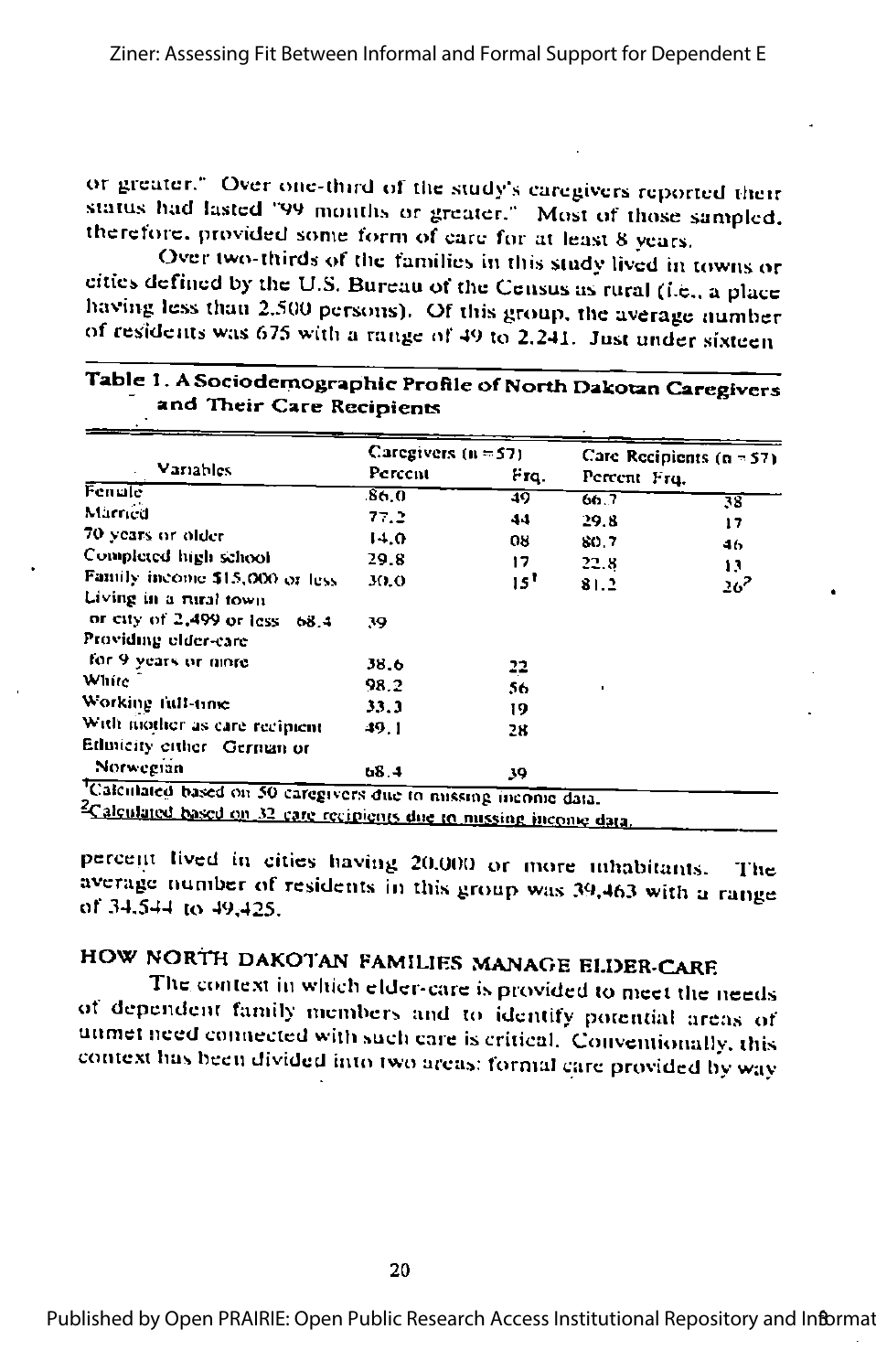of community-based organizations and informal care provided by family members, friends, or other people who comprise a family's social network.





Studies on the type, number, and relative use of formal community-based services reveal that there arc up to nine formal services potentially available to families providing elder-care (Horowitz, 1985; Stone, Cafferata, & Sangl, 1987; and Ziner, 1986). They are Meals on Wheels, respite care, home health care, community mental health centers, adult day care, transportation, health assessment and maintenance, homemaker, and counseling services. Table 2 shows the percentage of caregivers reporting the availability and use of each of these formal services in their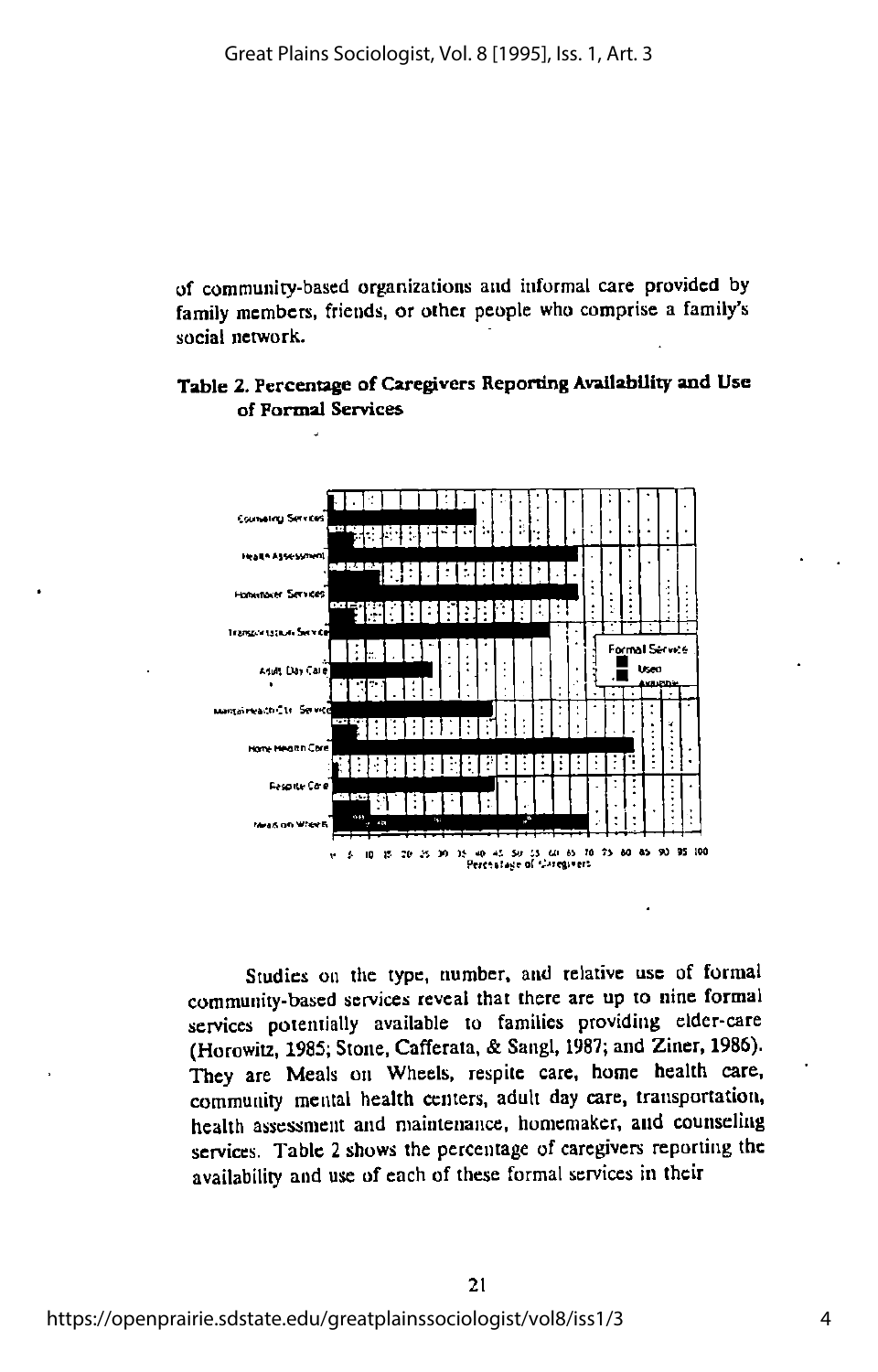communities. Since the needs of the dependent elderly and their family members are complex, what is relevant here is how many of these services are available to families, how many families actually use these services, and whether or not any needs are unmet by formal service organizations.

It is clear that most North Dakotan families have a range of formal services from which to choose. The extent to which these services are reported by respondents to be available, however, would seem to contradict studies that have found the availability of such services to be typically diminished in rural areas (Coward & Rathbone-McCuan. 1985; Krout, 1986). Conversely, the percentage of formal service use also shown in Table 2 does support reports that rural families have low utilization rates (Krout, 1983). The majority (52.6 percent) of caregivers in this study reported no formal service use in the course of elder-care. Although this is consistent with previous research, it appears that the reason behind such low service use by North Dakotan families differs from prior studies. It has been contended that limited financial resources in rural communities and the low residential density of its residents limit the availability of many formal services that are often used by families in urban communities (Coward & Lee, 1985; Nelson, 1983). Limited services mean fewer options for assistance and, hence, lower utilization rates in rural areas. This explanation does not seem to fit the experiences of families in North Dakota. As Table 2 reveals, it is clear that while a range of formal services were available, most

families either could not or would not use them. Even in the families that have cared for an elder for more than eight years. nearly 70 percent did not use any formal agency.

Part of the explanation for the non-use of formal services may be found in the culture of rural communities. Conservative by nature, members of these communities are likely to resist efforts of formal agencies or "outsiders" to address what are perceived as family problems. This perception is consistent with Krout's (1983) research on the rural elderly. He contends that low service use may be a product of the negative attitudes the rural elderly share toward formal service organizations. Another reason may stem from a perceived stigma connected with using certain services, per se, such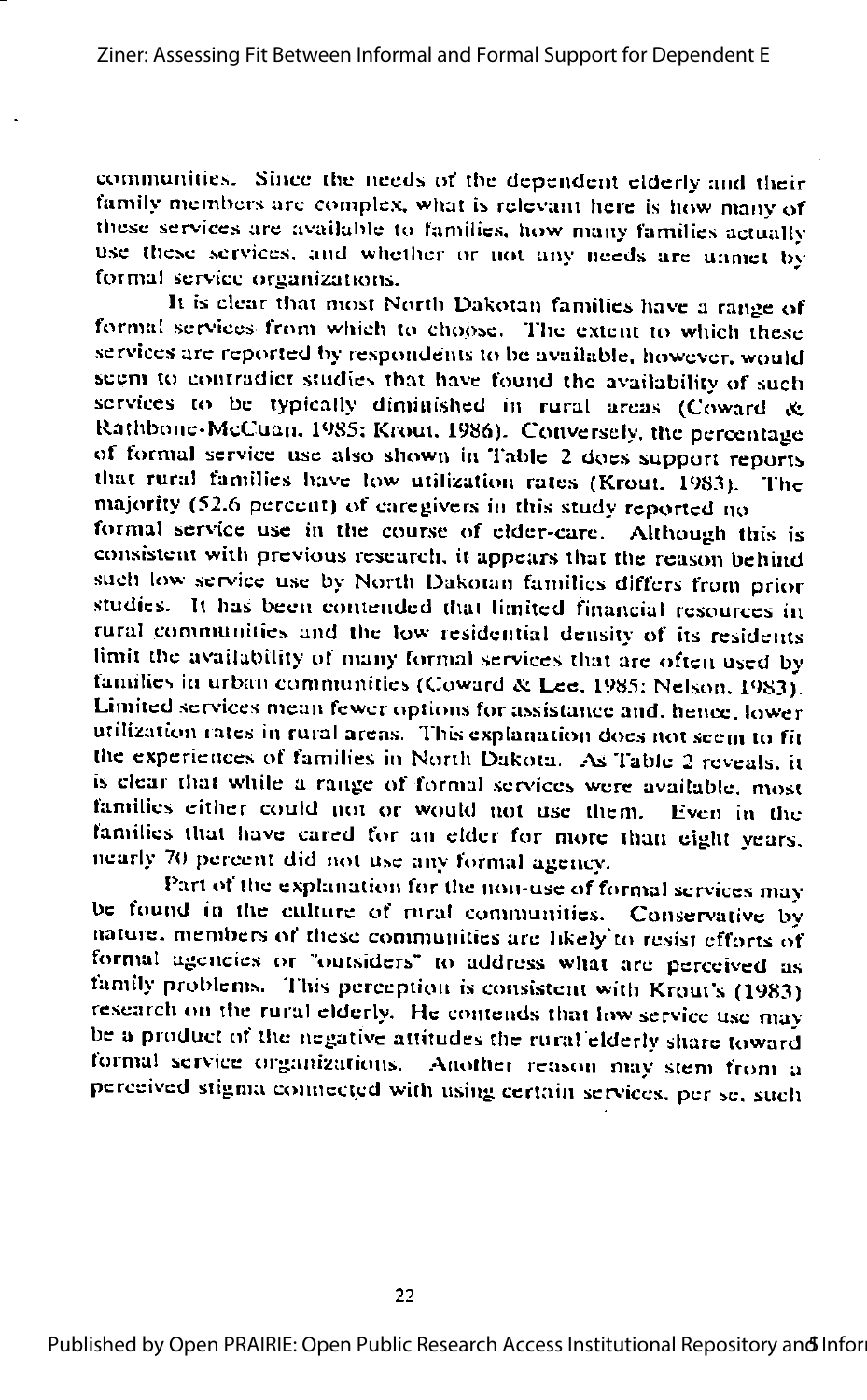as counseling and respite care. Unlike metropolitan areas, rural communities are places where people usually know one another's business well. Places where people tend to know about others' problems and support one another informally as a result. Similarities in many social characteristics including ethnicity, religion and group affiliations and the frequency of contact associated with maintaining these ties, foster such knowledge and support.

To shed more light on low formal service use, two additional questions were examined in this study. Are low utilization rates a function of the frail elderly being offered services which they do not need? That is, are the wrong services present in their communities? Approximately two-thirds of the sample (67 percent) reported that five or more services were available and only a small minority (8.8 percent) reported that no formal services were present. This means that not only was any one service likely to be available to assist with elder-care (see Table 2), but that a combination of services (mode  $= 6$ ) was the rule rather than the exception in most rural communities.

There is. however, the potential for an unmet need to slip through the cracks of the formal service system in a community. In this context, the second question is wliether or not any formal services were "needed and unavailable." This issue is crucial not only to inform area agencies on aging of potential service gaps, but also to obtain information on the special problems of the rural elderly and their families. Caregivers reported that no formal services were needed that weren't already available in their communities. This finding supports prior research which contends that the rural elderly rely mainly on their family, friends and other members of their informal networks to meet their daily needs (Blieszner, McCauley, Newhouse & Mancini, 1987). In what ways, then, do rural carcgivers assist their dependent family members?

Studies on the type, number, and relative use of informal services provided to the dependent elderly reveal that up to seven caregiving roles may be performed at any one time (Horowitz, 1985; Litwak. 1985; Stone, Cafferata, and Sangl, 1987; and Ziner, 1986). They arc household assistance, personal care and grooming, trausponation, medical attention and assistance, meal preparation.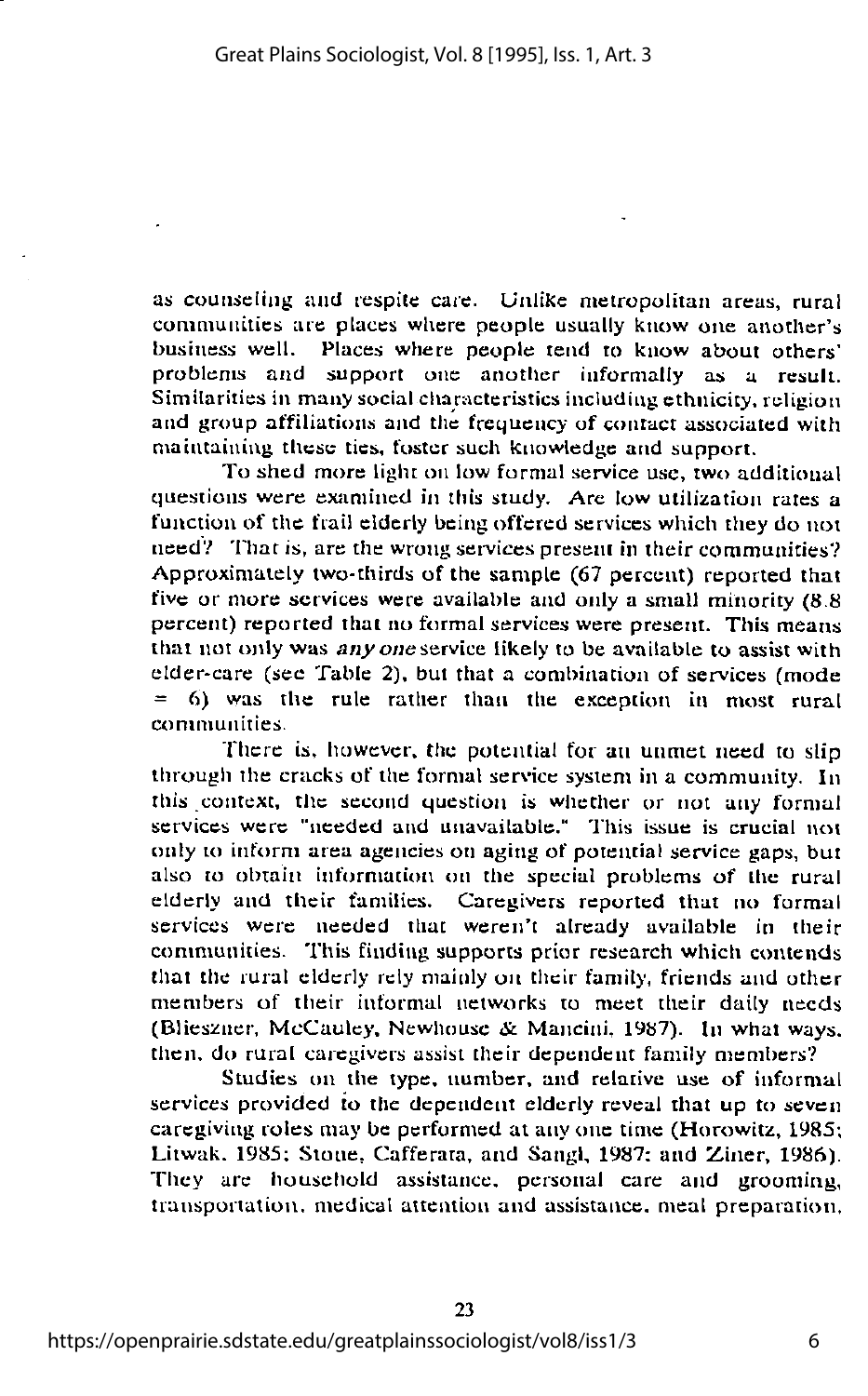financial management, and mobility assistance. Table 3 shows how the total number of informal caregiving roles have changed over time and that sizable changes are evident. At the outset of care, the mean number of informal roles was 3.3 with a mode of two. By the time of the study, the mean number of informal roles had increased to 3.8 and a mode of four. As anticipated, for both time frames the total number of informal roles increased as the care

## Table 3. Percentage of Caregivers Providing Informal Roles by Total Number Over Time



recipients' physical health status decreased. This finding is consistent with research conducted on urban caregivers which demonstrates that the number of informal roles tends to increase over time (Ziner, 1986).

Table 4 addresses how the caregivers' level of involvement in any one informal role changed from the onset of care to the time of the study. In all areas except one the percentage of informal services provided by caregivers increased over time. The only informal role to decrease over time was meal preparation (-12.2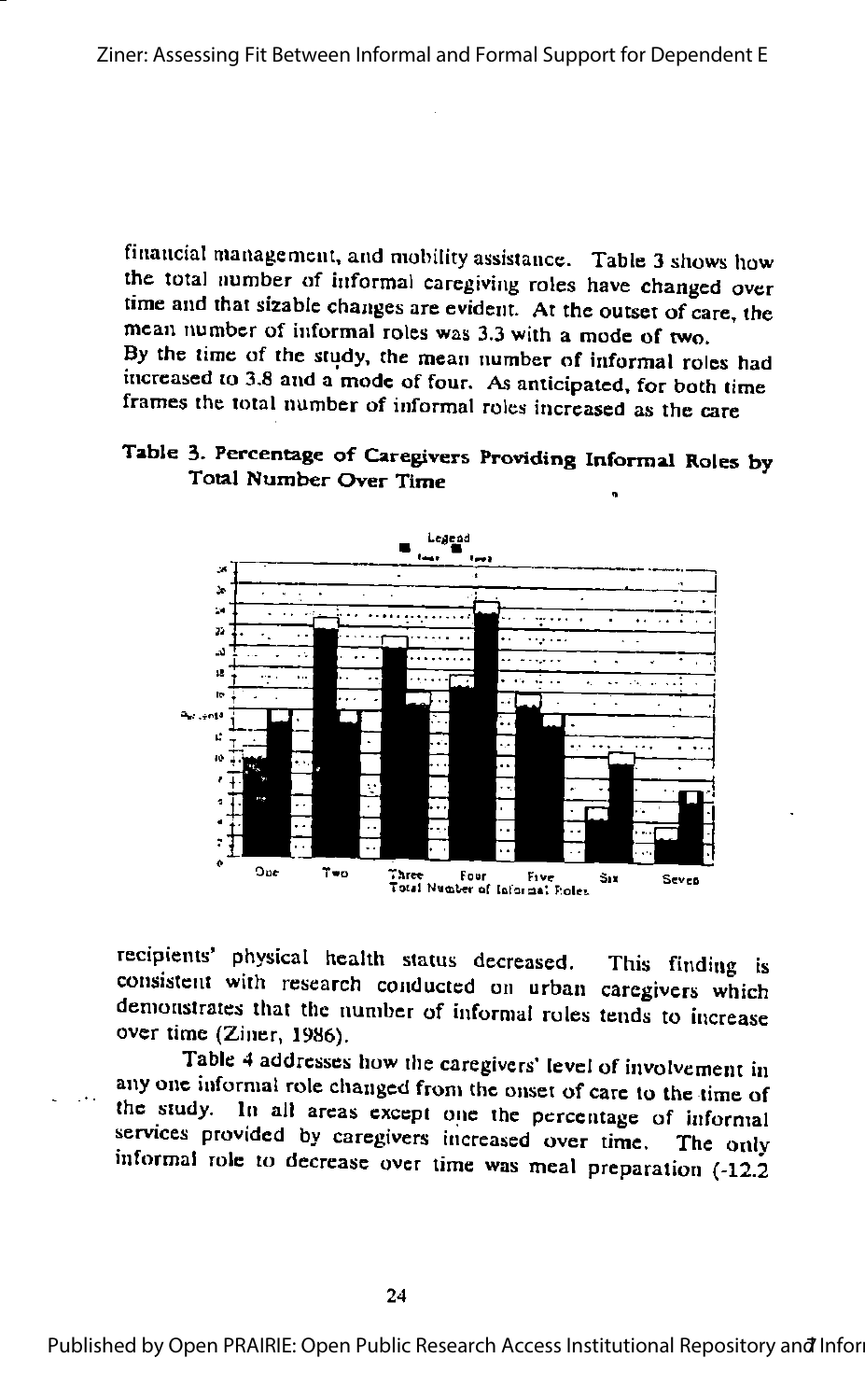percent). One explanation for this may be found by comparing informal care with formal service use in this area. Over time, the drop in the percentage of caregivers' preparing meals was associated with an increase in the percentage of elders enrolled in the senior

Table 4. Percentage of Caregivers Providing a Specific Informal Role Over Time



meals program. Again, a comparison of informal and formal services may help to explain why this has occurred.

The formal service most widely used by families was homemaker services. This form of aid does not require direct contact with the elderly and may even be perceived as "help in cleaning up around the house." Like Meals on Wheels, the decision to use homemaker services needs to be viewed in a rural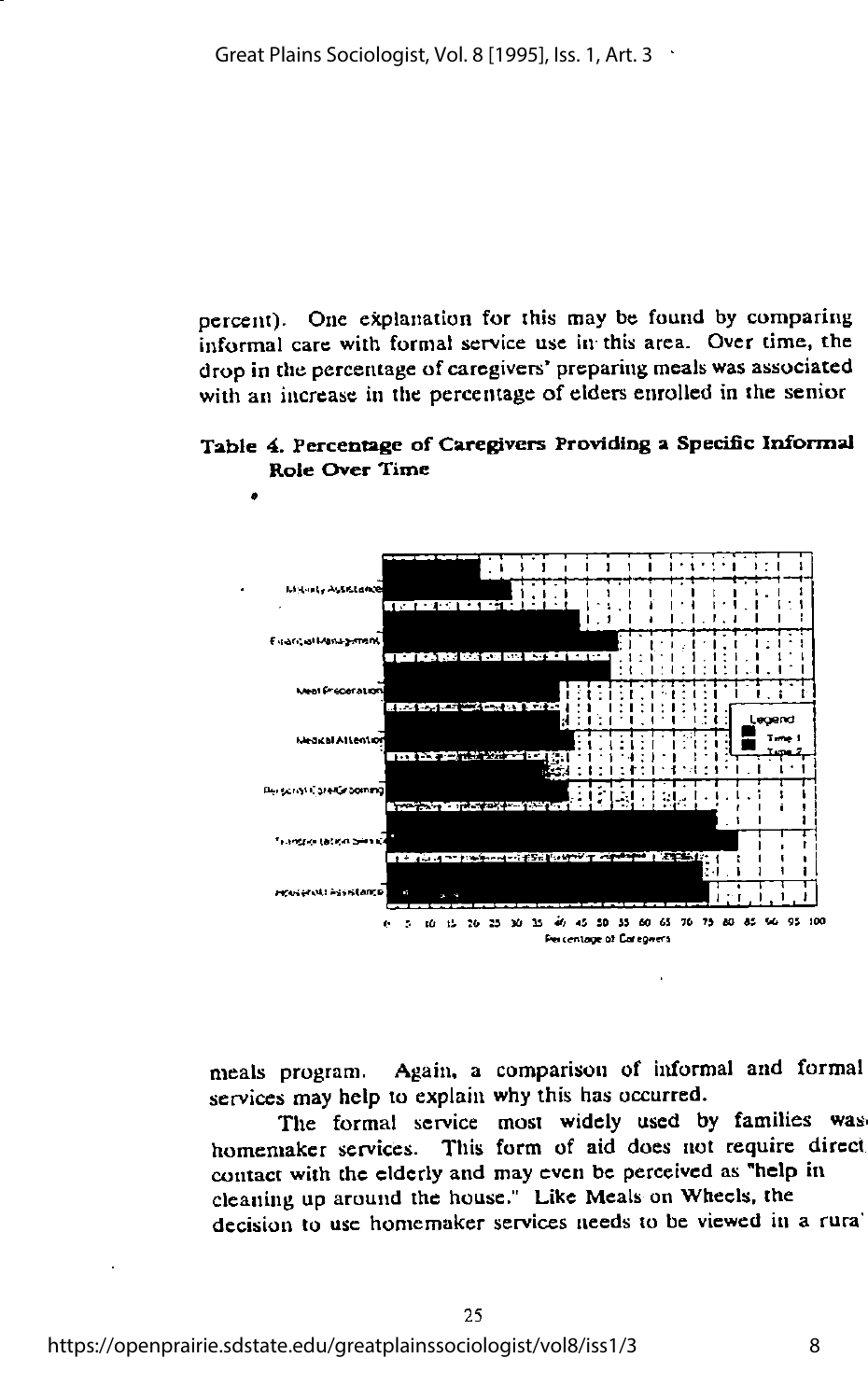context. Research has shown that the rural elderly hold negative views toward using formal agencies to perform the tasks that family members can and should do (Krout, 1983). With the strong social networks that often are a part of rural communities, people are more likely to turn first to family and then friends for needed assistance. Since the number of people in most North Dakotan communities are typically very small. Meals on Wheels and homemaker services are likely to be delivered by people known and trusted by the family. In these circumstances, agency representatives are extensions of their informal networks, rather than "outsiders."

Caregivers provided information on the level of social support received from their informal networks. It appears that most caregivers felt there was a "great deal of support" from family. friends, neighbors, and their local church when their caregiving efforts began. But by the time of this study, a decline in support from spouses was reported. This shift was to the "moderate support" category. In no other area measuring support was a significant change found. Perhaps this loss of support is due to the challenges of providing care in rural and frontier communities. Access to and availability of a grocery store, doctor, bank, or church is more limited than in urban areas. Providing access to these and other "area" services may require several hours of time and coordination with family and friends. In the harsh winter climate of North Dakota, this situation is compounded. Further, under the normal circumstances of providing care to a dependent loved one, there are many tasks required of family members that are ougoing. Services range from bathing and dressing and changing clothes and linen to cleaning afflicted areas and changing bandages. In light of other responsibilities in the lives of caregivers, even the most devoted spouse or adult child and their families will likely feel its effects over time.

Finally, this study assessed the effects of support from caregiver spouses, children, and neighbors on the number of informal roles. With a decrease in the level of spousal support over time, the total number of informal roles performed by caregivers tended to increase. Conversely, with an increase in the level of support from adult children and neighbors over time, the total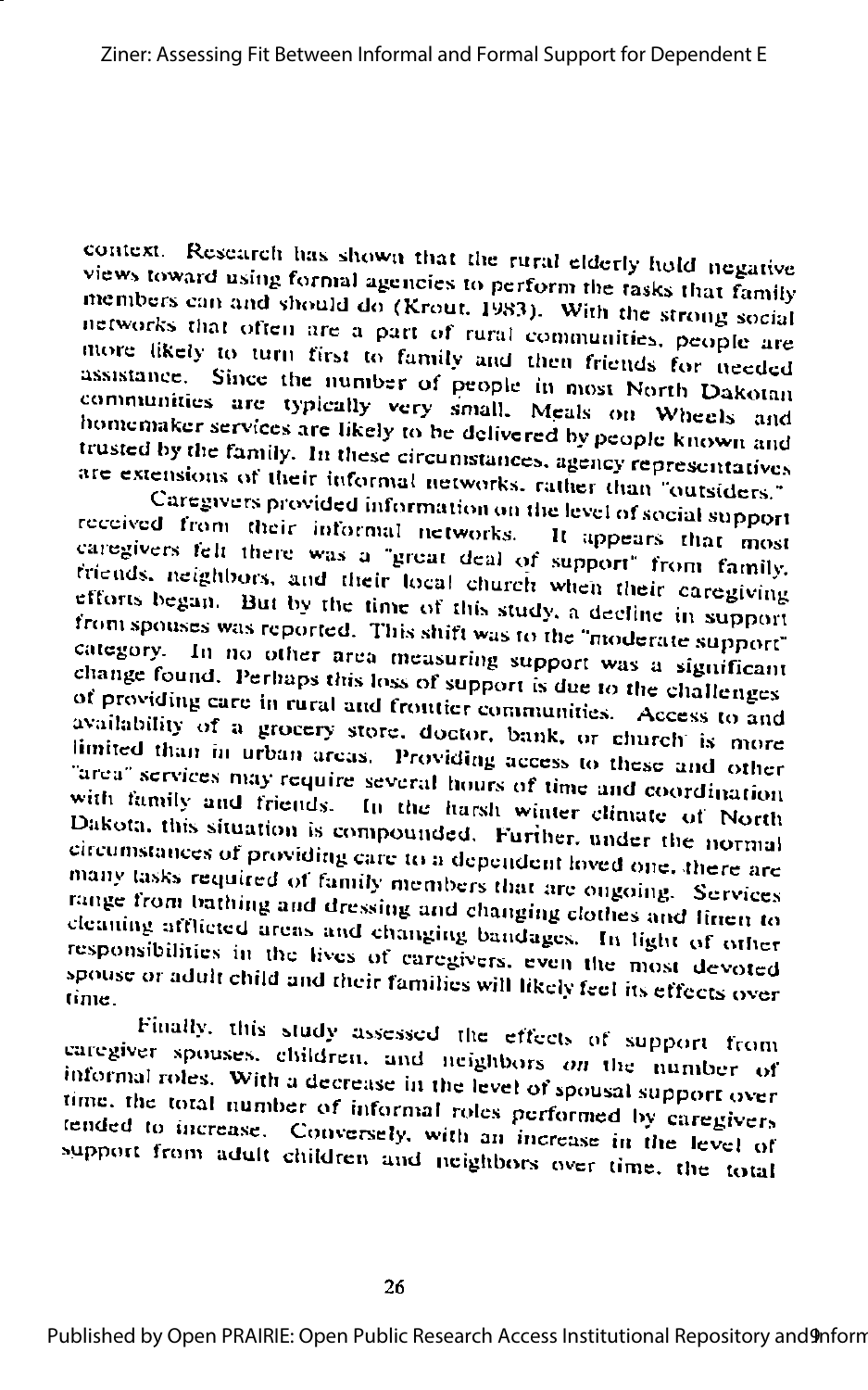number of informal roles performed by caregivers tended to decrease. In this context, the importance of building and sustaining social networks to manage the long-term care needs of a dependent family member was suggested.

#### **IMPLICATIONS**

Nationally, policy changes in the financing and delivery of health care services to the elderly have reduced the amount of resources available to communities for elder-care. As the budgets of service agencies have decreased nationwide, the result has been to place greater pressure on informal networks to manage the needs of dependent family members. Despite this major health policy transition, this study shows that communities throughout North Dakota make available a large number of formal services for the dependent elderly. Yet, few families actually use these services. These findings may point state policy-makers in a new direction.

Rather than considering as primary the formal service delivery system for maintaining the elderly in their communities. I suggest that closer attention be paid to informal caregivers and the complex roles associated with their activities of daily living. Nationally, studies on elder-care have for decades shown that the vast majority of care is provided informally by family members (Shanas, 1979; Horowitz, 1985; Stone, Cafferata, and Sangl, 1987; and Dwyer & Miller, 1990) and that the major cause of unnecessary institutional placement is not the physical or mental decline of the care recipient, nor the depletion of the family's financial resources, but the demands placed on family members who can no longer provide care for their loved ones without undue risk to themselves or to the well-being of other family members. The focus in the future, then, should be to examine informal caregivers in the state.

By analyzing the balance of informal roles and formal services used by rural caregivers to provide elder-care, patterns may emerge -- patterns which contribute most to caregiver stress and burden (Ziner, 1986); a complex, yet measurable, personal and social problem. Caregivers do not want to be replaced; they want to be helped in specific ways. By targeting family members who are "at risk" of such stress due to their caregiving configuration, the formal

27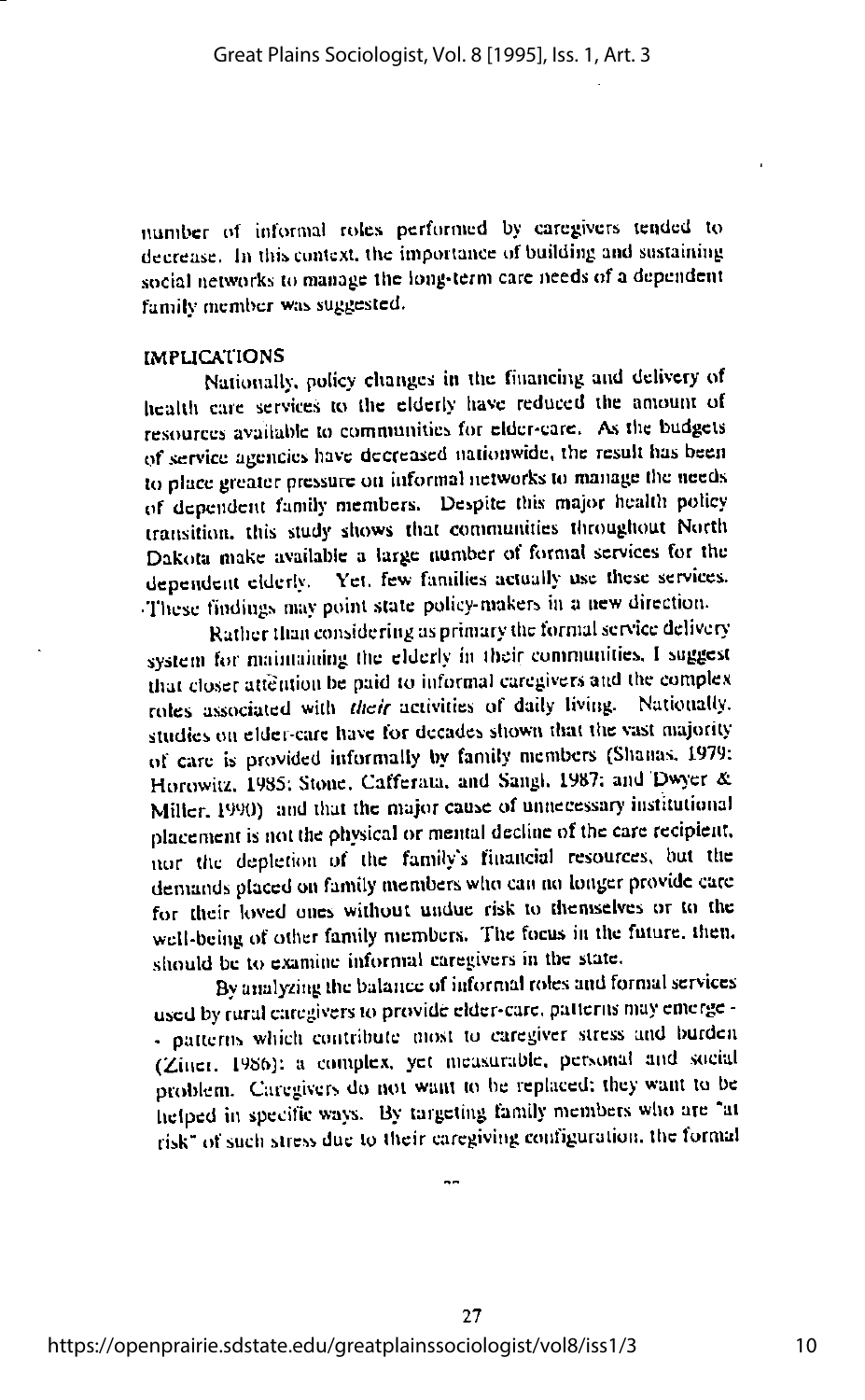, service community may be able to supplement or even supplant entirely a particular form of needed care. Given that rural North Dakotans do not seem to want to be helped, outreach efforts would also be needed to educate caregivers and their families about the important supportive roles formal agencies can play in their community. This may result in public and private agencies providing a better fit between the services they offer and those families will use. To help them, we must first determine the services that they need, and then provide those they can and will use. Such a process may result in a reduction in caregiver burnout due to a more manageable long-term care relationship. It may also result in savings at the local and state levels. One final way to help would be to examine closely the two services, Meals on Wheels and homemaker services, that families do use. Why do these programs work while others do not? Maybe it is because it they are run by members of the community that families often know personally. Ultimately, these steps should lead us to an important goal -- to design programs that help caregivers (mainly women) take care of their loved ones and, at the same time, minimize stress, physical costs and the loss of family and community support.

#### **References**

- Brody, E. M. 1985. "Women in the Middle and Family Stress." The Gerontologist 21:471-480.
- Brody, E. M. 1985. "Parent Care as Normative Family Stress." The Gerontologist 25:19-29.
- Cantor, M. H. 1983. 'Strain Among Caregivers: A Study of Experience in the United States. The Gerontologist 23:597-603.
- Coward, R.T., & Rathbone-McCuan, E. 1985, "Delivering Health and Human Services to the Elderly in Rural Society." Pp. 197-222 in R.T. Coward, & G.R. Lee (Eds.). The Elderly in Rural Society New York, NY: Springer.
- Dwyer, J.W. & Miller, M.K. 1990. "Determinants of Primary Caregiver Stress'and Burden; Area of Residence and the Caregiving Networks of Frail Elders." The Journal of Rural Health 6(2):161-184.

28

Published by Open PRAIRIE: Open Public Research Access Institutional Repository and Infor